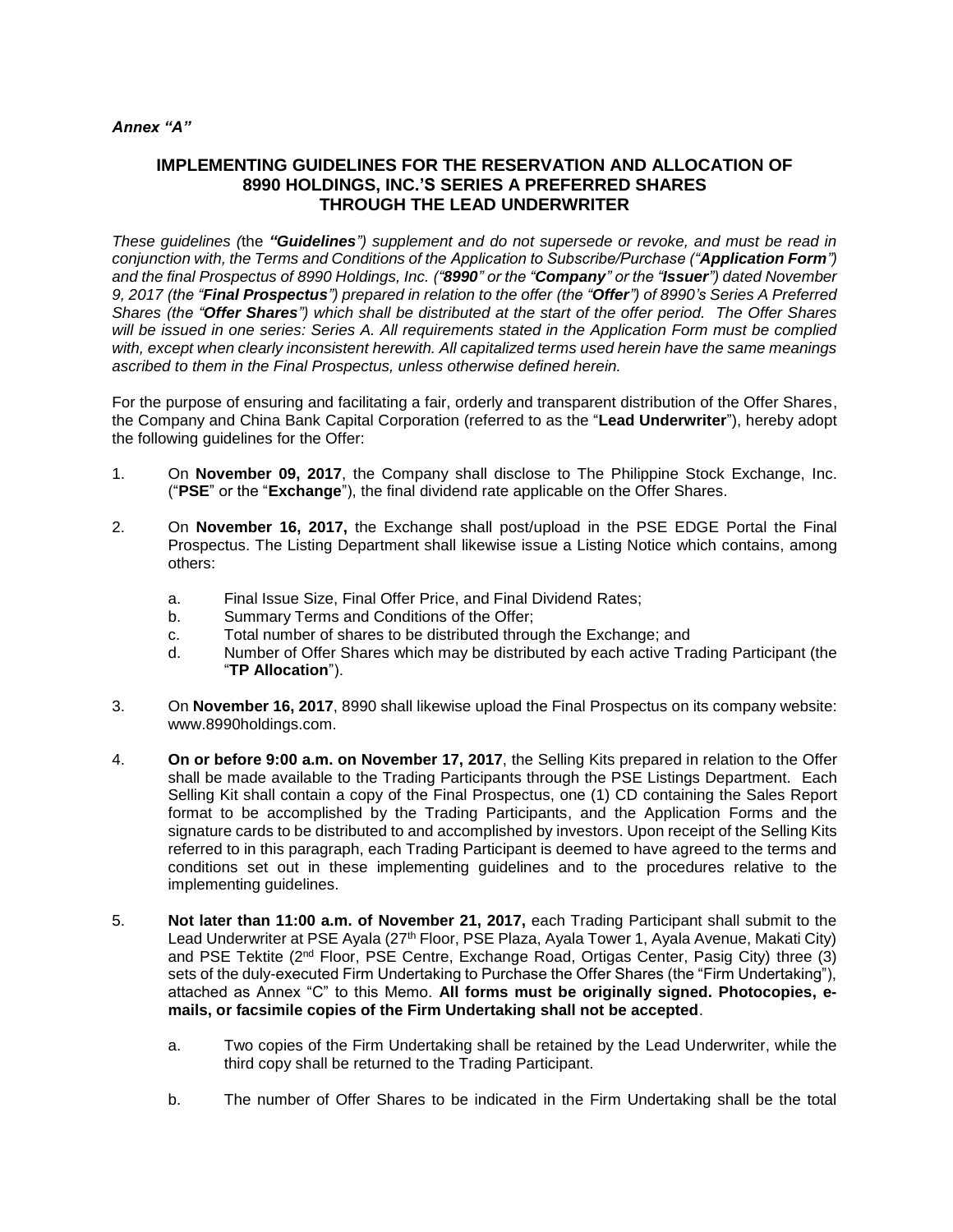number of Offer Shares which the Trading Participant shall unconditionally commit to purchase (the "**Firm Order**"), including Additional Shares (as defined below), if any. The TP Allocation will be based on the total number of shares indicated in the Firm Undertaking.

- c. The Trading Participant may opt to submit a Firm Order that is more than, equal to, or less than the TP Allocation. Any orders in excess of the TP Allocation shall be referred to as the "**Additional Shares**."
- d. The number of Offer Shares to be indicated in the Firm Undertaking must be compliant with the minimum order size and incremental lot size as described in paragraph 9 below.
- 6. Based on the Firm Undertaking submitted by the Trading Participant, the Lead Underwriter shall accomplish the following:
	- a. Verify the signature on each Firm Undertaking received against the records of the Exchange on the Proof of Authority to Sign submitted by the Trading Participant.
	- b. Verify that the number of shares indicated in the Firm Undertaking are in accordance with the PSE board lot table; and
	- c. Verify that the total number of Preferred Shares indicated does not exceed the TP Allocation.
- 7. The Lead Underwriter shall then accomplish the following:
	- a. **No later than 3:00 p.m. on November 21, 2017**, perform the allocation process to the Trading Participants that submitted their Firm Undertaking ("**Participating TPs**") and the re-allocation of any excess TP Allocation to the Participating TPs with Additional Shares, under the supervision of a representative from the PSE Listings Department.
	- b. **No later than 4:00 p.m. on November 21, 2017,** furnish the PSE Listings Department the list of Trading Participants and the corresponding number of Offer Shares allocated to them by the Lead Underwriter ("**Final Allocation List**"). The Final Allocation List shall be sent to the PSE Listings Department to the attention of Ms. Marsha Resurreccion and Ms. Janet Encarnacion (email: [listings@pse.com.ph.](mailto:listings@pse.com.ph))
- 8. **No later than 9:00 am on November 22, 2017**, the Lead Underwriter shall submit to the PSE Listings Department the notices containing the final allocation of Preferred Shares for each Participating TP (the "Notice of Final Allocation"). The PSE Listings Department shall facilitate the distribution of the Notice of Final Allocation to each Participating TP at their respective booths at the trading floors of PSE Ayala and PSE Tektite. The Notice of Final Allocation for off-site Trading Participants must be picked-up at the PSE Listings Department located at the 3<sup>rd</sup> Floor of the PSE Ayala office **no later than 12:00 noon** on **November 22, 2017**. Those who opted not to participate in the Offering and those who failed to submit the Firm Undertaking on the date and time specified shall not be given the said notice.
- 9. **Not later than 12:00 noon on November 23, 2017**, each Participating TP shall submit the following required documents to the representatives of the Receiving Agent, Stock Transfer Services, Inc. ("**Stock Transfer**"), named below and to be stationed at PSE Ayala and PSE Tektite:
	- a. Duly accomplished Application Forms and Signature Cards;
	- b. The required attachments to the Application Forms;
	- c. Four (4) hard copies of the Sales Report duly-certified by the respective authorized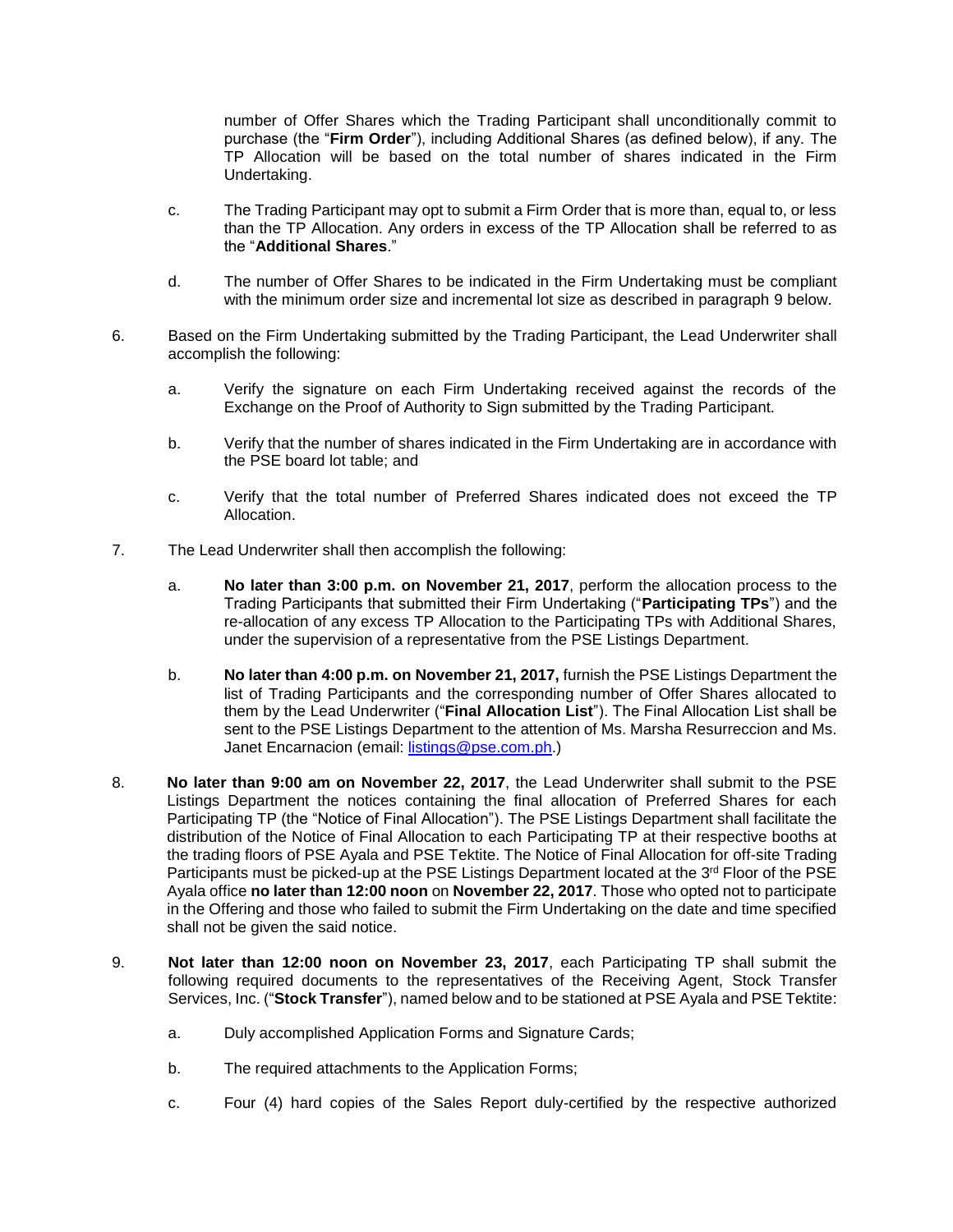signatories of the Trading Participants;

- d. A CD containing a soft copy of the accomplished Sales Report; and
- e. Full payment for the total Offer Shares awarded to the TP pursuant to the Notice of Final Allocation (including Additional Shares, if any). Payment for the Preferred Shares being subscribed for shall be made either by: (i) a personal or corporate check drawn against an account with a BSP-authorized bank at any of its branches located in Metro Manila; or (ii) a manager's or cashier's check issued by an authorized bank. All checks should be made payable to "**China Bank Capital Corporation FAO 8990 Holdings, Inc.**", crossed "Payee's Account Only," and dated on or before the date of the application. (**Note**: Reference in the Final Prospectus to payments through real time gross settlement or direct debit/credit or deposit is only applicable for applications submitted directly to the Lead Underwriter.)

All of the above-cited documents shall be submitted to the representatives of the Receiving Agent, to be stationed at PSE Ayala and PSE Tektite. **The 12:00 noon deadline shall be strictly followed.**

| <b>PSE Tektite</b> | 2nd Floor, Philippine Stock Exchange Center | Riel<br>Manuel and<br>Bryan  |  |  |  |
|--------------------|---------------------------------------------|------------------------------|--|--|--|
| Office             | Exchange Road, Ortigas Center, Pasig City   | Revelar                      |  |  |  |
|                    |                                             |                              |  |  |  |
|                    |                                             | Contact Number:              |  |  |  |
|                    |                                             | Tel: 403-2410 or 403-2412    |  |  |  |
|                    |                                             | Mobile: 09238420018          |  |  |  |
| PSE Ayala          | 27th Floor, Ayala Tower One                 | Flaminiano<br>Kathlyn<br>and |  |  |  |
| Office             | Ayala Triangle, Ayala Avenue, Makati City   | Reynand Malayao              |  |  |  |
|                    |                                             |                              |  |  |  |
|                    |                                             | <b>Contact Number:</b>       |  |  |  |
|                    |                                             | Tel: 403-2410 or 403-2412    |  |  |  |
|                    |                                             | Mobile: 09238420018          |  |  |  |

The representatives of Receiving Agent are as follows:

- 10. The minimum order size is 500 Offer Shares, with incremental lot sizes of 100 Offer Shares. The Offer Shares may be purchased by (a) any natural person of legal age who is resident in the Philippines, regardless of nationality; and (b) any corporation, association partnership, trust account, fund or entity, that is resident in and organized under the laws of the Philippines and/or licensed to do business in the Philippines, regardless of nationality, in both cases, subject to the Lead Underwriter's right, in consultation with the Company, to reject an application or reduce the number of Offer Shares applied for subscription or purchase if the same will cause the Company to be in breach of the Philippine capital ownership requirements under relevant laws.
- 11. Trading Participants shall not make any press or public announcement or issue and distribute any document other than the Final Prospectus, Application Forms or materials issued to them by the Lead Underwriter.
- 12. Without prejudice to the foregoing and any subsequent submission by a Trading Participant of the above-specified documents, the Company, through the Lead Underwriter, reserves the right to reject any application to purchase the Offer Shares that is incomplete, completed incorrectly, submitted without all the required documents or does not meet the requirements as set forth in the terms and conditions of the Application Forms.
- 13. The Issuer, through Stock Transfer in its capacity as Registrar and Paying Agent, shall submit to the Exchange no later than **12:00 noon** on **November 28, 2017**, a final consolidated sales report of the Offer. The Issuer, through Stock Transfer in its capacity as Registrar and Paying Agent, shall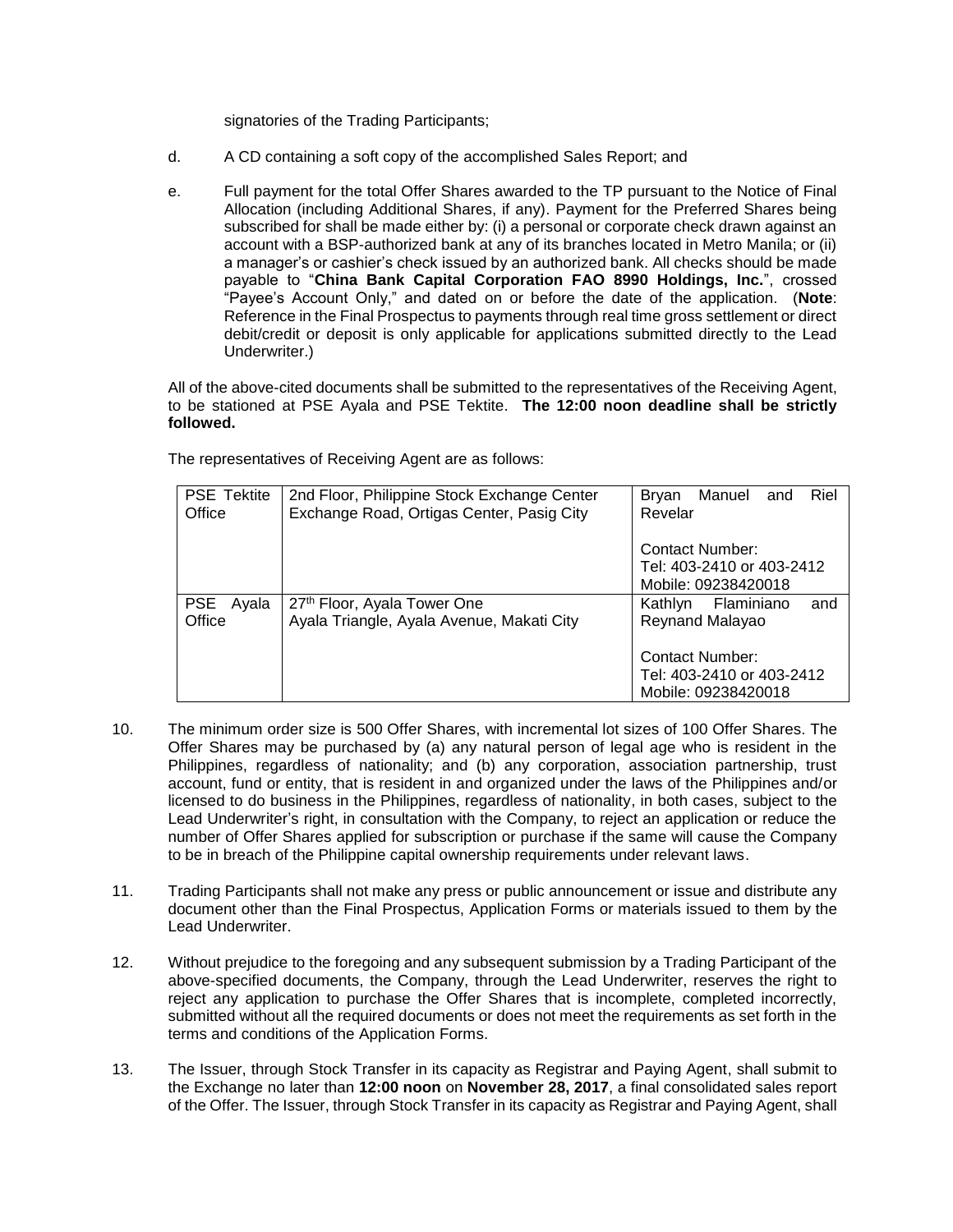likewise submit a report summarizing the applications and payments made by the Trading Participants relative to their Firm Undertaking.

- 14. Two (2) business days before the listing of the Offer Shares, or on **November 28, 2017,** the aggregate number of Offer Shares sold in the Offer will be electronically lodged with the Philippine Depository & Trust Company ("**PDTC**") in the name of PCD Nominee Corporation.
- 15. The concerned Trading Participants shall be notified by the Lead Underwriter by **December 04, 2017** in respect of rejected or scaled down applications to purchase the Offer Shares. Check refunds covering any rejected or scaled down applications (other than applications rejected for insufficient payment) shall be available for pick-up at the office of the Receiving Agent, at 34-D Rufino Pacific Tower, 6784 Ayala Avenue, Makati City by **December 05, 2017**. Likewise, rejected Application Forms shall be made available for pick-up at the office of the Receiving Agent, at 34- D Rufino Pacific Tower, 6874 Ayala Avenue, Makati City by **December 05, 2017**. The representatives of the Trading Participants claiming such check refunds or rejected Application Forms are required to present an authorization letter from the duly authorized signatories of such Trading Participants and proper identification documents prior to the release of such check refunds or rejected Application Forms.
- 16. Any questions related to the Offer or the guidelines and procedures for the Offer may be directed to the following representatives of the Lead Underwriter:

| <b>Name</b>          | <b>Number</b> |
|----------------------|---------------|
| Oliver Paul L. Pobre | 230-6974      |
| Maricris V. Antonio  | 230-6954      |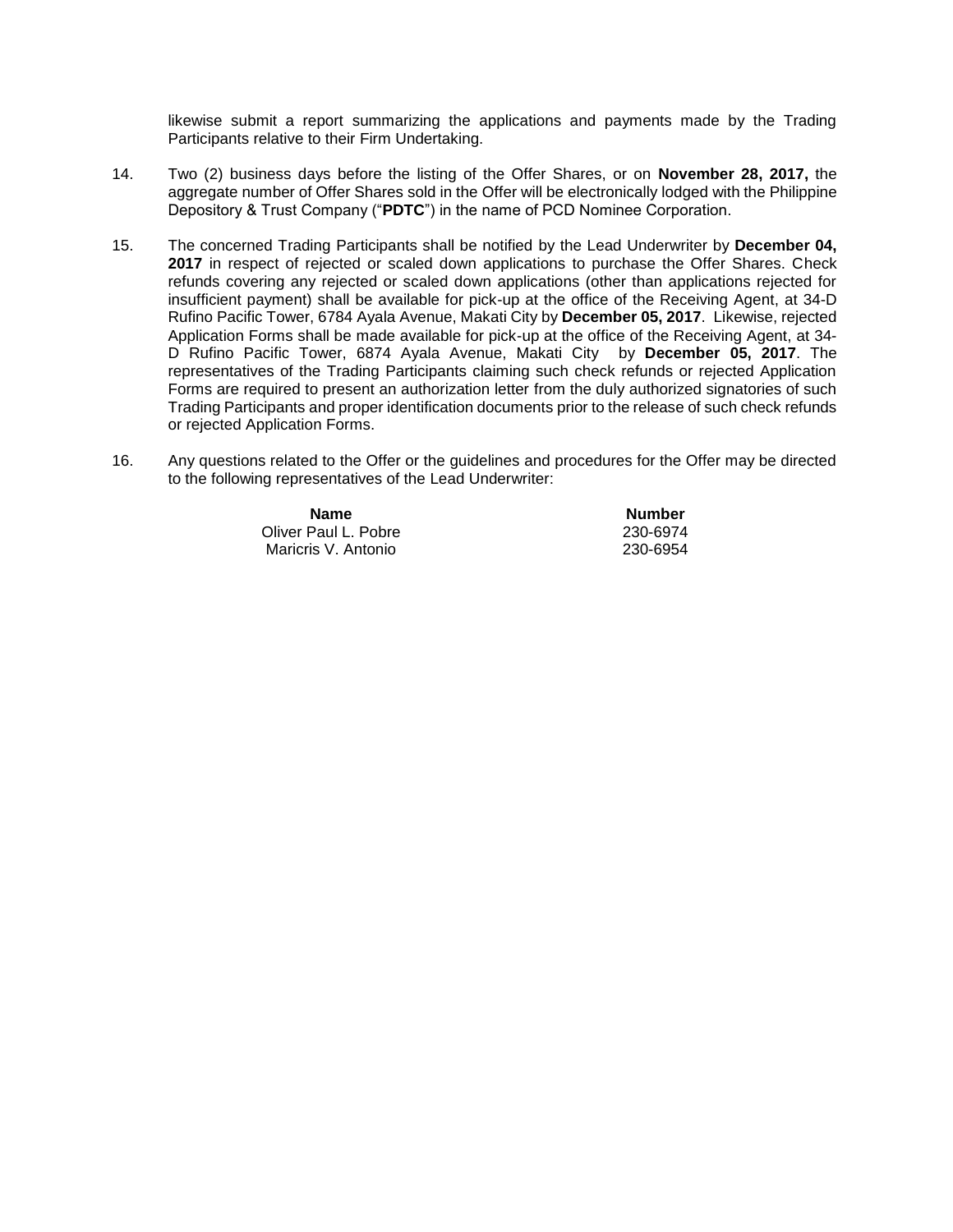### *Annex "B"*

# **PROCEDURES RELATIVE TO THE IMPLEMENTING GUIDELINES FOR THE RESERVATION AND ALLOCATION OF 8990 HOLDINGS, INC.'S SERIES A PREFERRED SHARES THROUGH THE LEAD UNDERWRITER**

*These Procedures do not supersede nor revoke, and must be read in conjunction with, the Terms and Conditions of the Application to Purchase (the "Application Form") and the Implementing Guidelines for the Reservation and Allocation of 8990 Holdings, Inc.'s ("8990" or the "Company" or the "Issuer") Series A Preferred Shares through the Lead Underwriter. All requirements stated in the Application Form and the said implementing guidelines must be complied with.*

*Upon receipt of the Selling Kits to be distributed in relation to the offer (the "Offer") of the 8990 Series APreferred Shares (the "Offer Shares"), each Trading Participant ("TP") is deemed to have agreed to the terms and conditions set out in the implementing guidelines and to these procedures.*

## **I. Action Steps for the PSE Trading Participants**

- 1. Submit to the Lead Underwriter (or to its designated representatives at the PSE Ayala and PSE Tektite) three (3) sets of the duly-executed Firm Undertaking to Purchase the Offer Shares (the "**Firm Undertaking**") specifying the number of shares the Trading Participant commits to purchase, including Additional Shares, if any.
	- a. In accomplishing the Firm Undertaking, please be guided by the following:

Each Trading Participant will be allocated **a total of 75,700 Offer Shares**. The balance of **7,600** shares will be allocated by the Lead Underwriter, under the supervision of a representative from the PSE Listings Department, to the TPs.

The **minimum subscription is 500 Offer Shares**. Clients may subscribe to additional Offer Shares provided that they are in **multiples of 100 Offer Shares**.

b. A Trading Participant may opt to submit a Firm Order that is more than, equal to, or less than the TP Allocation. Any orders in excess of the TP Allocation shall be referred to as the "Additional Shares," subject to the Mechanics of Distribution described below.

Any Additional Shares may be awarded to the TP from the TP Allocation not taken up by the other TPs.

- c. Trading Participants who opt not to participate in the Offer and those who fail to submit the Firm Undertaking on the specified date and time will be deemed not to have purchased any of the Offer Shares.
- d. Only *duly accomplished and signed original copies* of the Firm Undertaking will be accepted and considered by the Lead Underwriter. Photocopies, email or facsimile transmissions of the signed Firm Undertaking will be rejected.

Deadline for submission of the Firm Undertaking is at **11:00 a.m. of November 21, 2017.** The Firm Undertaking shall be submitted to the Lead Underwriter or to its representatives stationed at the PSE Ayala (27<sup>th</sup> Floor, PSE Plaza, Ayala Tower 1, Ayala Avenue, Makati City) or PSE Tektite (2<sup>nd</sup> Floor, PSE Centre, Exchange Road, Ortigas Center, Pasig City).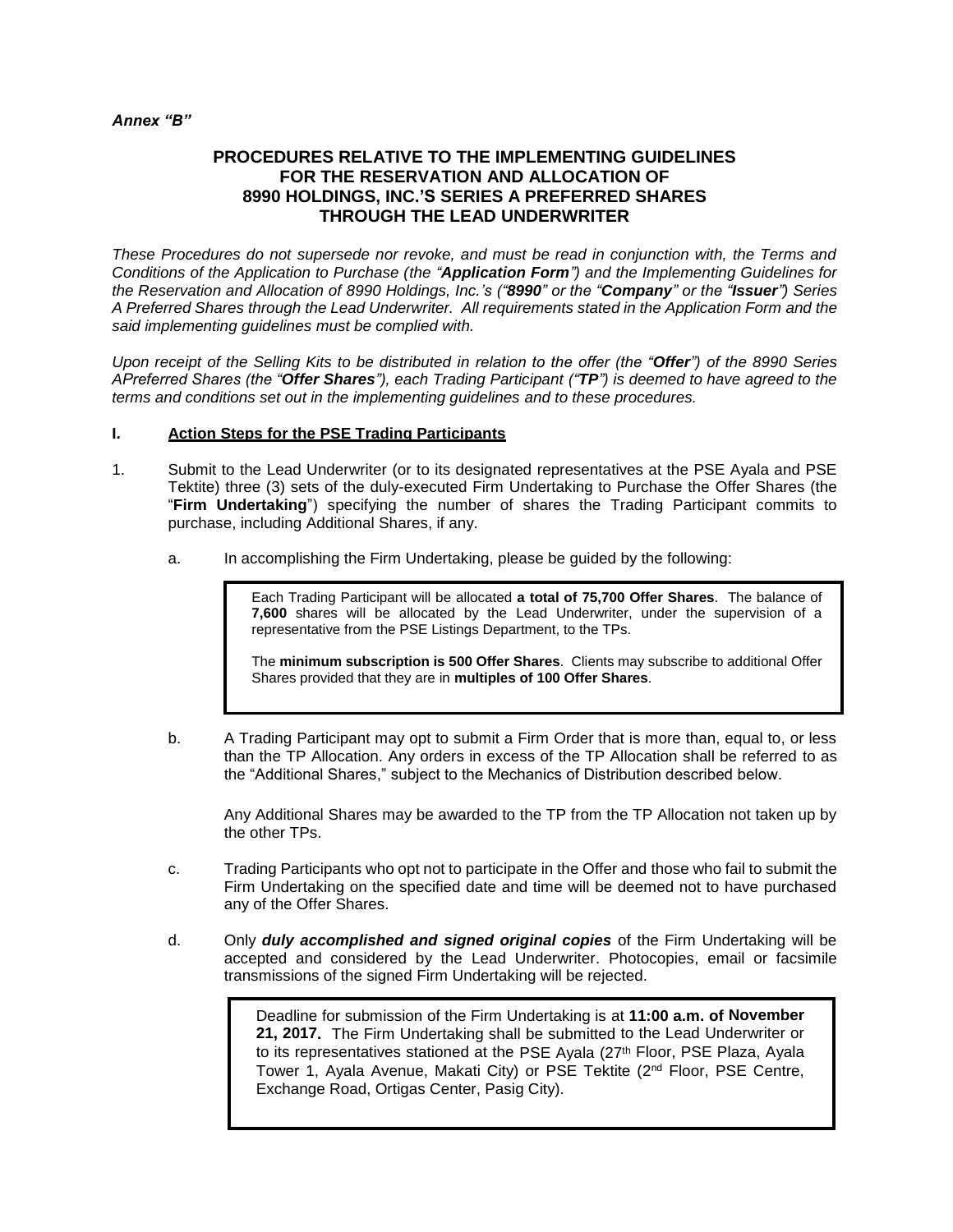2. **Not later than 12 noon on November 23, 2017,** submit to representatives of the Receiving Agent the following: (i) duly accomplished Application Forms and Signature Cards; (ii) the required attachments to the Application Forms; (iii) four (4) hard copies of the Sales Report duly-certified by the respective authorized signatories of the Trading Participants, (iv) a CD containing a soft copy of the accomplished Sales Report; and (v) full payment for the total Offer Shares awarded to the TP pursuant to the Notice of Final Allocation (including Additional Shares, if any). Payment for the Preferred Shares being subscribed for shall be made either by: (i) a personal or corporate check drawn against an account with a BSP-authorized bank at any of its branches located in Metro Manila; or (ii) a manager's or cashier's check issued by an authorized bank. All checks should be made payable to "8990 Preferred Shares Offer", crossed "Payee's Account Only," and dated on or before the date of the application. (**Note**: Reference in the Final Prospectus to payments through real time gross settlement or direct debit/credit or deposit is only applicable for applications submitted directly to the Lead Underwriter.)

> Deadline for submission of Application Forms and required attachments to the Application Forms, Signature Cards, Sales Report (in soft and hard copies) and check payments to representatives of the Receiving Agent (who will be stationed at PSE Ayala and PSE Tektite) is 12:00 noon on **November 23, 2017**. **The 12:00 noon deadline on November 23, 2017, shall be strictly followed**.

- 3. The Application Forms and Sales Report should be consistent with the number of Offer Shares allocated by the Lead Underwriter to each TP as specified under the Notice of Final Allocation.
- 4. The Offer Shares not covered by Application Forms in the names of clients of a TP, if any, shall be lodged with the PDTC under the account of such TP.

### **II. Action Steps for the Lead Underwriter**

1. The Lead Underwriter shall assign representatives to PSE Ayala and PSE Tektite who shall receive from the Trading Participants three (3) sets of the duly-accomplished and signed Firm Undertaking **until 11:00 a.m. on November 21, 2017.**

> Deadline for the submission of the Firm Undertaking by the Trading Participants is **not later than 11:00 a.m. November 21, 2017**.

- 2. Upon receipt of the Firm Undertaking, the Lead Underwriter shall verify the signatures on the Firm Undertaking against the Sworn Certification/Proof of Authority to Sign submitted by each Trading Participant.
- 3. The Lead Underwriter, under the supervision of a representative from the PSE Listings Department, shall prepare the Final Allocation List which shall indicate the names of the Trading Participants, their corresponding Firm Orders (as indicated in their respective Firm Undertakings) and, after conducting the allocation process, the final number of Offer Shares allocated to them.
- 4. The Lead Underwriter shall prepare the Notice of Final Allocation informing each Trading Participant who submitted a Firm Undertaking of the actual number of Offer Shares awarded to the Trading Participant from the total TP Allocation. Those who opted not to participate in the Offer and those who failed to submit the Firm Undertaking on the date and time specified shall not be given the said Notice.

The PSE Listings Department shall facilitate the distribution of the **Notice of Final Allocation from**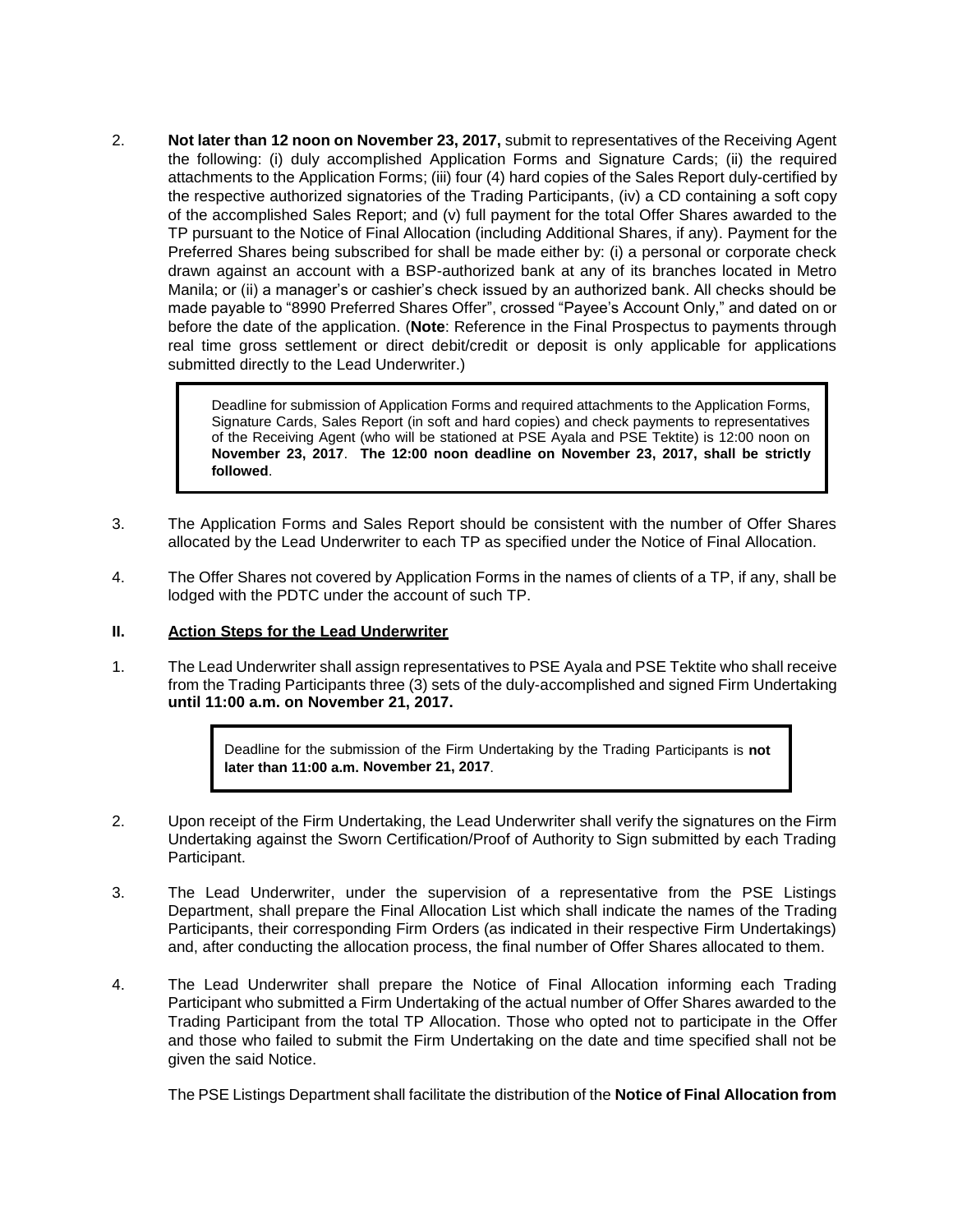**the total TP Allocation** to each Trading Participant (who submitted a Firm Undertaking) at their respective booths at the trading floors of PSE Ayala and PSE Tektite **no later than 12:00 noon on November 22, 2017.** The Notice of Final Allocation for off-site Trading Participants must be picked-up at the PSE Listings Department in PSE Ayala **no later than 12:00 noon on November 22, 2017**.

# **III. Mechanics of Distribution of the Total TP Allocation**

- 1. Upon receipt of the Firm Undertaking from the Trading Participants, the Lead Underwriter shall input the number of Offer Shares requested by each Trading Participant in a spreadsheet designed for the reservation and allocation of the Offer Shares.
- 2. The spreadsheet shall distribute the total number of Offer Shares under the total TP Allocation among all the Trading Participants who, through their respective Firm Undertakings, requested for Offer Shares as follows:
	- a. If the total number of Offer Shares requested by the Trading Participants based on the Firm Undertakings received does not exceed the total TP Allocation, the Lead Underwriter shall satisfy the request of each Trading Participant who signified its commitment to purchase Offer Shares less than or equal to the TP Allocation. The balance shall be redistributed among those who have signified a commitment to purchase more than the TP Allocation in their Firm Undertaking until all the Offer Shares allotted for distribution through the Exchange are allocated.
	- b. If the total demand from the Trading Participants is above the total TP Allocation, the Lead Underwriter, under the supervision of a representative from the PSE Listings Department, will allocate to the Trading Participants by (i) filling in first those Trading Participants whose orders are below their TP Allocations, and then (ii) those Trading Participants who have orders for Additional Shares.
	- c. The allocation will be done based on the total number of shares.
	- d. In no case shall any Participating Trading Participant be awarded more than the shares indicated in its Firm Undertaking.
	- e. If the aggregate number of Offer Shares requested by the Trading Participants who submitted a Firm Undertaking is less than the total Offer Shares allotted for distribution through the PSE Trading Participants, the balance shall be returned to the Lead Underwriter.
- 3. All deadlines indicated in these procedures shall be strictly followed.